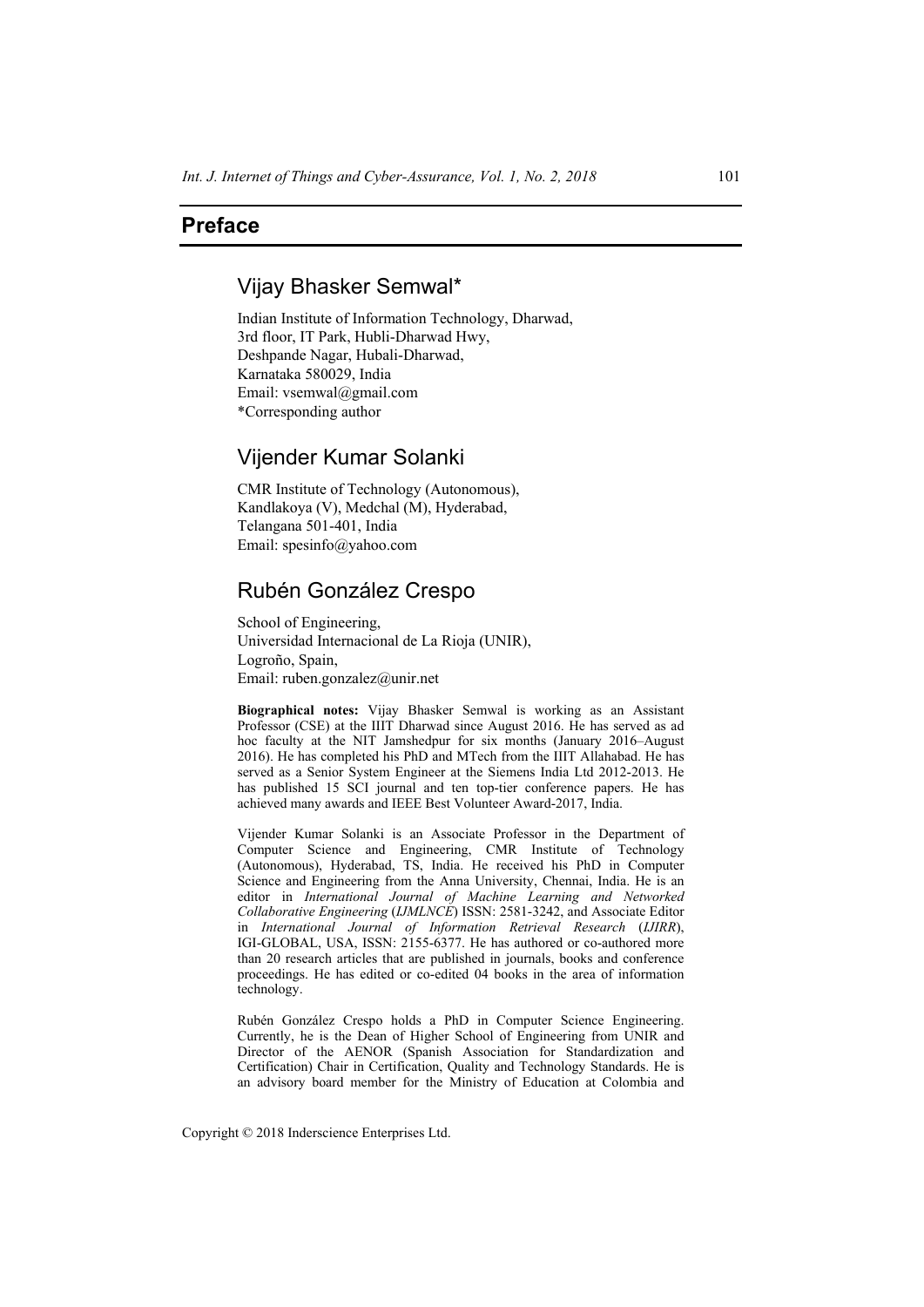### 102 *V.B. Semwal et al.*

evaluator from the National Agency for Quality Evaluation and Accreditation of Spain (ANECA). He is a member of different committees at the ISO organisation.

In the current technological environment, information technology [internet of things (IoT)] is utilising benefits from machine learning and IoT-ased applications. In order to elicit quality articles for this special issue, the editors circulated a call for papers to the research and academic community and received a number of quality papers. However, due to scope of this special issue, the editors were able to only accept four papers and one general paper for this special issue. We are thankful to all contributing author's for supporting this long awaited issue which is presented before you.

The aim of this special issue is to explore ample knowledge and publish relevant research for the international community through the *Journal of Internet of Things and Cyber-Assurance*, a journal published by Inderscience. This special issue addresses original research on the theory, design and implementation of machine learning and IoT, with the intention to contribute knowledge to the academic and practitioner communities.

In the first paper, entitled 'Use of adaptive algorithm for impulsive noise cancellation', authored by Sarthak Panda and Mihir Narayan Mohanty, shares the desire of clean signals at the user end is in great demand. Adaptive algorithms are most suitable for such task. In this paper authors have taken an attempt for synthetic signal contaminated with impulsive noise. Further its application has been extended to noisy biomedical signal as ECG. It is very important to eliminate noise from the biomedical signal, as its occurrence is sudden and often similar to the signal. The popular adaptive algorithms have been used for cancellation of impulsive noise. Though different algorithms have been applied earlier, the novelty in this work is application of Wilcoxon LMS for impulsive noise case. Also it has been modified for the same purpose. The result found excellent in terms of less MSE, SNR improvement and faster convergence. The proposed algorithm has shown excellent result for noise removal. Though impulsive noise is complex, it is removed using the proposed algorithm and the SNR has been improved almost three times than standard LMS algorithms. The implementation of the algorithm can be useful for modern medical equipment and can be extended for future work.

In the second paper, entitled 'Design and study of dual band slotted patch radiator using bio-inspired optimisation approach for wireless communication', authored by Swarnaprava Sahoo, Mihir Narayan Mohanty and Rabindra Kishore Mishra, propose a new dual band slotted patch radiator for Wi-MAX and satellite applications purposes. The two wide appropriate rectangular slots in opposite faces of the non-radiating edge of the patch and an I-shaped slot in between the two wide slots are embedded in the radiating element for good impedance matching. Particle swarm optimisation (PSO) and firefly algorithm (FA) are used for optimum dual band performance. The optimised proposed radiator is demonstrated, fabricated and experimentally verified. The simulated and experimental results give good agreement. The performances of the radiator are optimised with the help of optimisation technique like PSO, FA on the basis of antenna optimiser by selecting the most proper configurations parameters. From observation and analysis it is concluded that the FA gives the better result than the PSO.

In the third paper, entitled 'Dictionary-based intra-prediction framework for image compression via sparse representation', authored by Arabinda Sahoo and Pranati Das, the